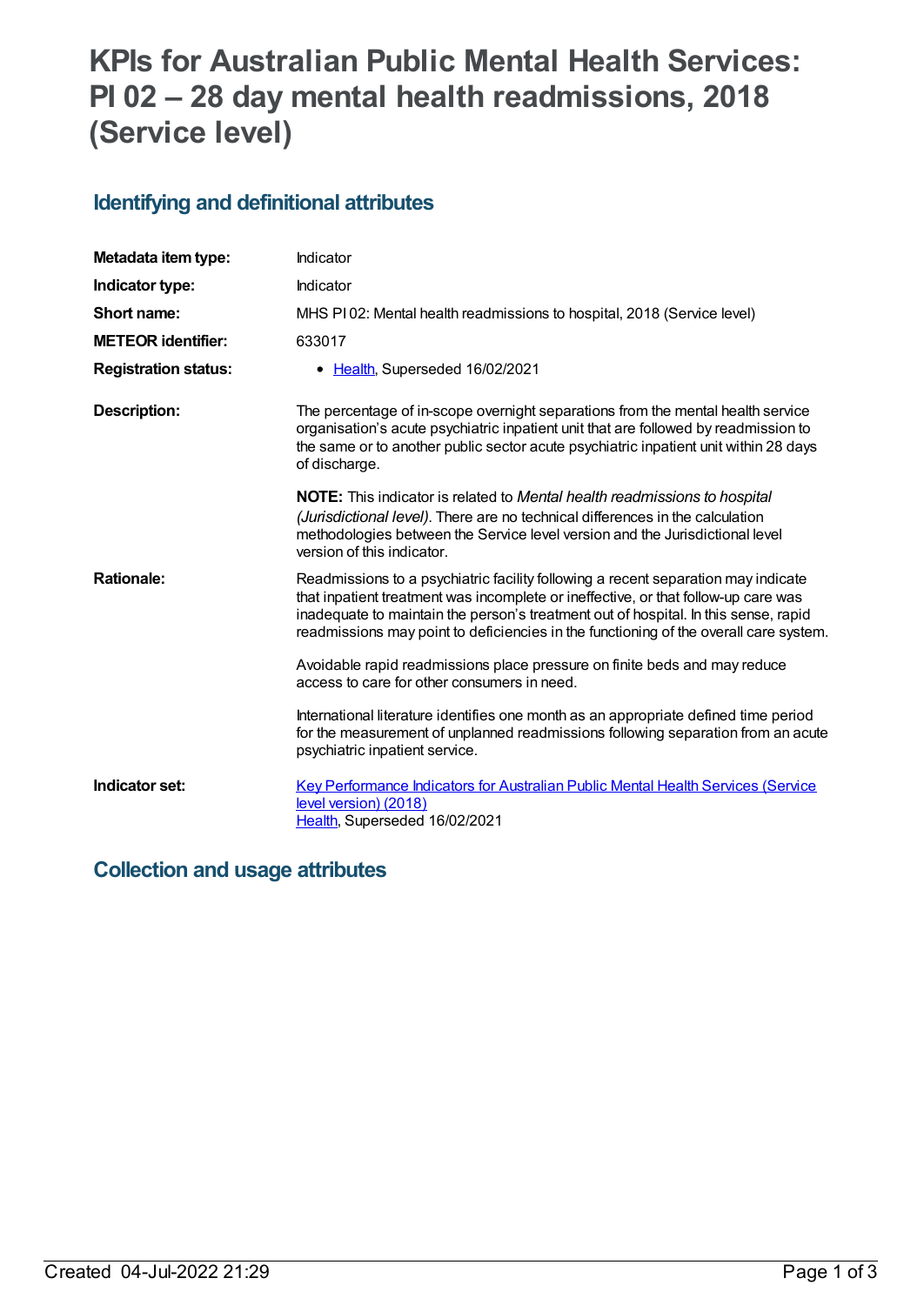### **Computation description:** Coverage/Scope:

All public mental health service organisations acute psychiatric inpatient units.

The following readmissions are excluded when calculating the **numerator**:

- same-day separations
- separations where the length of stay is one night only and a procedure code for Electroconvulsive therapy (ECT) is recorded.

The following separations are excluded when calculating the **denominator**:

- same-day separations
- separations where the length of stay is one night only and a procedure code for Electroconvulsive therapy (ECT) is recorded.
- statistical and change of care type separations
- separations that end in death or left against medical advice/discharge at own risk
- separations that end by transfer to another acute or psychiatric hospital.

#### Methodology:

|                     | • Readmissions where the initial separation occurred within the reference<br>period are in scope.<br>• Readmission is considered to have occurred if the person is admitted to any<br>public acute psychiatric inpatient unit within the state/territory. Consequently,<br>a state-wide unique patient identifier is required for accurate construction of<br>this indicator.<br>• Readmissions where the person is separated and readmitted on the same<br>day are included.<br>• For the purpose of this indicator, when a mental health service organisation<br>has more than one unit of a particular admitted patient care program, those<br>units should be combined.<br>• All acute admitted mental health service units are in scope for this indicator,<br>including short-stay units and emergency acute mental health admitted units.<br>• The categorisation of the admitted patient unit is based on the principal<br>purpose(s) of the admitted patient care program rather than the care type of<br>individual consumers.<br>• The following ECT procedure codes are relevant for the excluded separations<br>specified above:<br>○ ACHI 5th edition (2006–2008) use procedure codes 93340-02 and<br>93340-03. |
|---------------------|-------------------------------------------------------------------------------------------------------------------------------------------------------------------------------------------------------------------------------------------------------------------------------------------------------------------------------------------------------------------------------------------------------------------------------------------------------------------------------------------------------------------------------------------------------------------------------------------------------------------------------------------------------------------------------------------------------------------------------------------------------------------------------------------------------------------------------------------------------------------------------------------------------------------------------------------------------------------------------------------------------------------------------------------------------------------------------------------------------------------------------------------------------------------------------------------------------------------------------|
|                     | 14224-06.<br>○ ACHI 5th to 10th editions (2006 to current) Electroconvulsive therapy<br>Block 1907 may be selected to capture all data regardless of code<br>changes over time.                                                                                                                                                                                                                                                                                                                                                                                                                                                                                                                                                                                                                                                                                                                                                                                                                                                                                                                                                                                                                                               |
| <b>Computation:</b> | (Numerator + Denominator) x 100                                                                                                                                                                                                                                                                                                                                                                                                                                                                                                                                                                                                                                                                                                                                                                                                                                                                                                                                                                                                                                                                                                                                                                                               |
| <b>Numerator:</b>   | Number of in-scope overnight separations from the mental health service<br>organisation's acute admitted patient mental health care service unit(s) occurring<br>within the reference period, that are followed by a readmission to the same or<br>another acute psychiatric inpatient unit within 28 days.                                                                                                                                                                                                                                                                                                                                                                                                                                                                                                                                                                                                                                                                                                                                                                                                                                                                                                                   |
| Denominator:        | Number of in-scope overnight separations from the mental health service<br>organisation's acute psychiatric inpatient unit(s) occurring within the reference<br>period.                                                                                                                                                                                                                                                                                                                                                                                                                                                                                                                                                                                                                                                                                                                                                                                                                                                                                                                                                                                                                                                       |
| Disaggregation:     | Service variables: target population.                                                                                                                                                                                                                                                                                                                                                                                                                                                                                                                                                                                                                                                                                                                                                                                                                                                                                                                                                                                                                                                                                                                                                                                         |

Consumer attributes: diagnosis, age, Socio-Economic Indexes for Areas (SEIFA), remoteness, Indigenous status, involuntary status.

### **Representational attributes**

| <b>Representation class:</b> | Percentage |
|------------------------------|------------|
|------------------------------|------------|